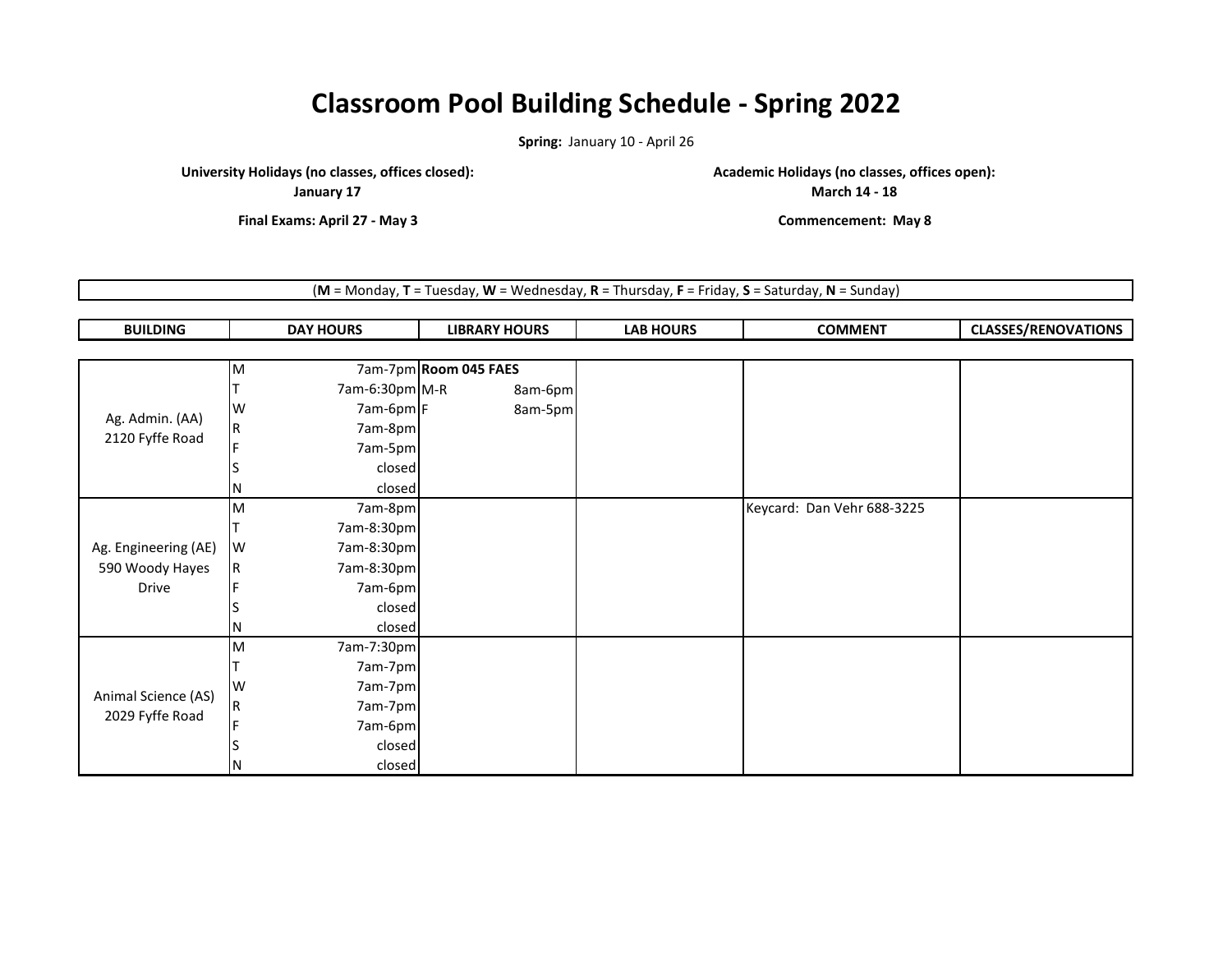|                                         | $\overline{\mathsf{M}}$ | 7am-9:30pm    |                              | <b>EDU PAES ROOM 385</b> |                                  |  |
|-----------------------------------------|-------------------------|---------------|------------------------------|--------------------------|----------------------------------|--|
|                                         |                         | 7am-9:30pm    |                              | <b>ARR</b>               |                                  |  |
| Arps Hall (AP)                          | W                       | 7am-9:30pm    |                              | MSAT ROOM 273            |                                  |  |
| 1945 N. High Street                     | R                       | 7am-9:30pm    |                              | <b>ECON ROOM 305</b>     |                                  |  |
|                                         |                         | 7am-5pm       |                              | $M-F$<br>9am-5pm         |                                  |  |
|                                         |                         | 8am-4pm       |                              |                          |                                  |  |
|                                         | ΙN                      | closed        |                              |                          |                                  |  |
|                                         | M                       | 7am-8:30pm    |                              |                          |                                  |  |
|                                         |                         | 7am-7:30pm    |                              |                          |                                  |  |
| <b>Baker Systems</b>                    | W                       | 7am-8:30pm    |                              |                          |                                  |  |
| Engineering (BE)                        | $\overline{\mathsf{R}}$ | 7am-8:30pm    |                              |                          |                                  |  |
| 1971 Neil Avenue                        |                         | 7am-8:30pm    |                              |                          |                                  |  |
|                                         |                         | closed        |                              |                          |                                  |  |
|                                         | N                       | closed        |                              |                          |                                  |  |
|                                         | M                       |               | 6:30am-9pm Room 102 BPL      |                          | *hours remain the same each      |  |
|                                         |                         |               | 6:30am-9pm M-F 10am-4pm      |                          | term                             |  |
| <b>Biological Sciences</b>              | W                       | $6:30$ am-9pm |                              |                          |                                  |  |
| <b>Building (BI)</b>                    | R                       | 6:30am-9pm    |                              |                          |                                  |  |
| 484 W. 12th Avenue                      | F                       | $6:30$ am-9pm |                              |                          |                                  |  |
|                                         |                         | closed        |                              |                          |                                  |  |
|                                         | ΙN                      | closed        |                              |                          |                                  |  |
|                                         | M                       | 7am-7pm       |                              |                          | Open rear door for disabled      |  |
|                                         |                         | 7am-8:30pm    |                              |                          |                                  |  |
|                                         | W                       | 7am-5pm       |                              |                          |                                  |  |
| Bolz Hall (BO)<br>2036 Neil Avenue Mall |                         | 7am-8:30pm    |                              |                          |                                  |  |
|                                         |                         | 7am-5pm       |                              |                          |                                  |  |
|                                         |                         | closed        |                              |                          |                                  |  |
|                                         | IN.                     | closed        |                              |                          |                                  |  |
| Bricker Hall (BK)                       | $M-F$                   | 6:30am-5:30pm |                              |                          |                                  |  |
| 190 N. Oval Mall                        | S/N                     | closed        |                              |                          |                                  |  |
|                                         | M                       | 7am-10pm      |                              | <b>Room 112</b>          | Keycard: Vincent Juodvalkis 292- |  |
|                                         |                         | 7am-10pm      |                              | 8am-10pm 1416<br>M/T/W/R |                                  |  |
|                                         | W                       | 7am-10pm      |                              |                          | 8am-6pm Bldg. hours match lab    |  |
| Caldwell Lab (CL)                       | R                       | 7am-10pm      |                              | closed                   |                                  |  |
| 2024 Neil Avenue                        |                         | 7am-9pm       |                              | 12:00pm-10pm<br>IN.      |                                  |  |
|                                         |                         | closed        |                              |                          |                                  |  |
|                                         | N                       | 11:30am-10pm  |                              |                          |                                  |  |
|                                         | M                       |               | 7am-11pm Historic Costume &  |                          |                                  |  |
|                                         |                         |               |                              |                          |                                  |  |
|                                         |                         |               | 7am-11pm Textiles Collection |                          |                                  |  |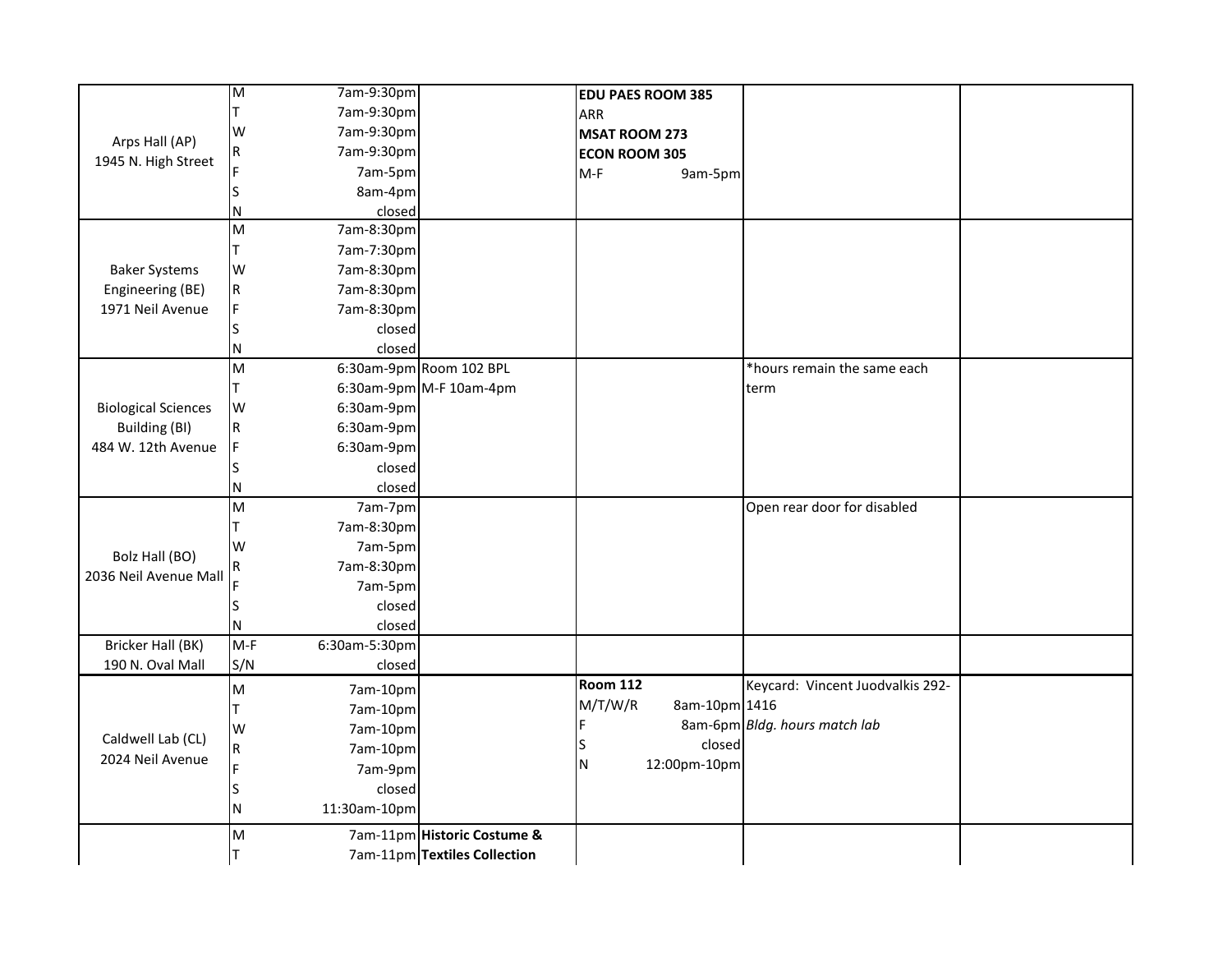| Campbell Hall (CM)<br>1787 Neil Avenue<br>CBEC (CB)<br>151 W. Woodruff<br>Avenue | $7am-11pm$ <sub>T-F</sub><br>W<br>$\mathsf R$<br>$7am-11pmS$<br>7am-11pm<br>12pm-4pm<br>S<br>closed<br>ΙN<br>Iм<br>7am-6pm<br>7am-6pm<br>lw<br>7am-6pm<br> R<br>7am-6pm<br>F<br>7am-5pm | $10am-5pm$<br>12pm-4pm |                                                                                                                                                                                                                                                  |  |
|----------------------------------------------------------------------------------|-----------------------------------------------------------------------------------------------------------------------------------------------------------------------------------------|------------------------|--------------------------------------------------------------------------------------------------------------------------------------------------------------------------------------------------------------------------------------------------|--|
|                                                                                  | closed<br>S<br>closed<br>ΙN                                                                                                                                                             |                        |                                                                                                                                                                                                                                                  |  |
| Cockins Hall (CH)<br>1958 Neil Avenue                                            | Iм<br>7am-6pm<br>7am-6:30pm<br>١w<br>7am-6pm<br>R<br>7am-6:30pm<br>7am-5pm<br>closed<br>S<br>closed<br>ΙN                                                                               |                        |                                                                                                                                                                                                                                                  |  |
| Cunz Hall (CZ)<br>1841 Neil Avenue                                               | $6:30$ am-8pm<br>M<br>$6:30$ am-8pm<br>lw<br>6:30am-8pm<br>6:30am-6pm<br> R<br>F<br>6:30am-5pm<br>closed<br>S<br>closed<br>N                                                            |                        | Rooms on second floor and higher<br>lock at 6pm M-F. Only first floor<br>remains open later.<br>Elevator and upper floor<br>stairwells lock down at 6pm.<br>Keycard: Joyce Burkholder 614-<br>688-3532<br>*Building always opens at<br>$6:30$ am |  |
| Denney Hall (DE)<br>164 Annie & John<br>Glenn Avenue                             | lм<br>7am-9pm<br>7am-9pm<br>IΤ<br>W<br>7am-9pm<br>7am-9pm<br> R<br>F<br>7am-6pm<br>closed<br>S<br>closed<br>IN.                                                                         |                        |                                                                                                                                                                                                                                                  |  |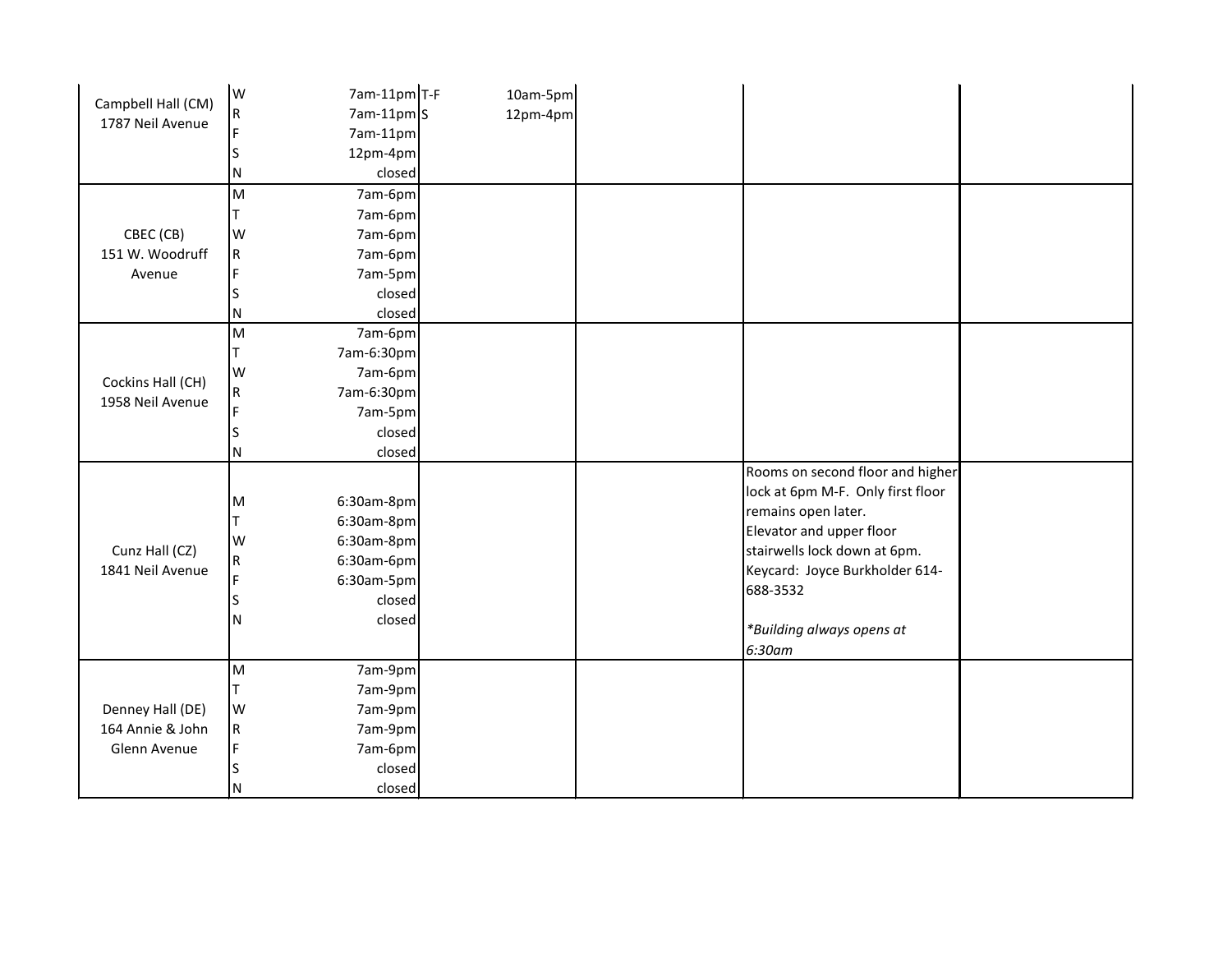|                    | M            | 7am-8pm     |       | Room 070 Sociology |                                  |  |
|--------------------|--------------|-------------|-------|--------------------|----------------------------------|--|
|                    |              | 7am-9pm     | $M-F$ | 8am-6pm            |                                  |  |
| Derby Hall (DB)    | W            | 7am-9pm     |       |                    |                                  |  |
| 154 N. Oval Mall   | R            | 7am-9pm     |       |                    |                                  |  |
|                    | Ë            | 7am-6pm     |       |                    |                                  |  |
|                    |              | closed      |       |                    |                                  |  |
|                    | N            | closed      |       |                    |                                  |  |
|                    | M            | 7am-9pm     |       |                    | Keycard: Vincent Juodvalkis 292- |  |
|                    |              | 7am-9pm     |       |                    | 1416                             |  |
| Dreese Lab (DL)    | W            | 7am-9pm     |       |                    | Bridge door open M-F 7am-5pm     |  |
| 2015 Neil Avenue   | R            | 7am-9pm     |       |                    |                                  |  |
|                    | Ë            | 7am-5pm     |       |                    |                                  |  |
|                    | S            | closed      |       |                    |                                  |  |
|                    | N            | closed      |       |                    |                                  |  |
|                    | M            | 7am-6pm     |       |                    |                                  |  |
|                    |              | 7am-6pm     |       |                    |                                  |  |
| Dulles Hall (DU)   | W            | 7am-6pm     |       |                    |                                  |  |
| 230 Annie & John   | R            | 7am-6pm     |       |                    |                                  |  |
| Glenn Avenue       | F            | 7am-6pm     |       |                    |                                  |  |
|                    | S            | closed      |       |                    |                                  |  |
|                    | $\mathsf{N}$ | closed      |       |                    |                                  |  |
|                    | M            | 7am-6:30pm  |       |                    |                                  |  |
|                    |              | 7am-6:30pm  |       |                    |                                  |  |
| Eighteenth Avenue, | W            | 7am-6:30pm  |       |                    |                                  |  |
| 209 W (EA)         | R            | 7am-6:30pm  |       |                    |                                  |  |
| 209 W. 18th Avenue | $\mathsf F$  | 7am-5pm     |       |                    |                                  |  |
|                    | S            | closed      |       |                    |                                  |  |
|                    | N            | closed      |       |                    |                                  |  |
|                    | M            | 7am-11pm    |       |                    |                                  |  |
|                    |              | 7am-11pm    |       |                    |                                  |  |
| Enarson Classroom  | W            | 7am-11pm    |       |                    |                                  |  |
| (EC)               | ${\sf R}$    | 7am-11pm    |       |                    |                                  |  |
| 2009 Millikin Road | F            | 7am-11pm    |       |                    |                                  |  |
|                    |              | 5pm-11pm    |       |                    |                                  |  |
|                    | ΙN           | $12pm-11pm$ |       |                    |                                  |  |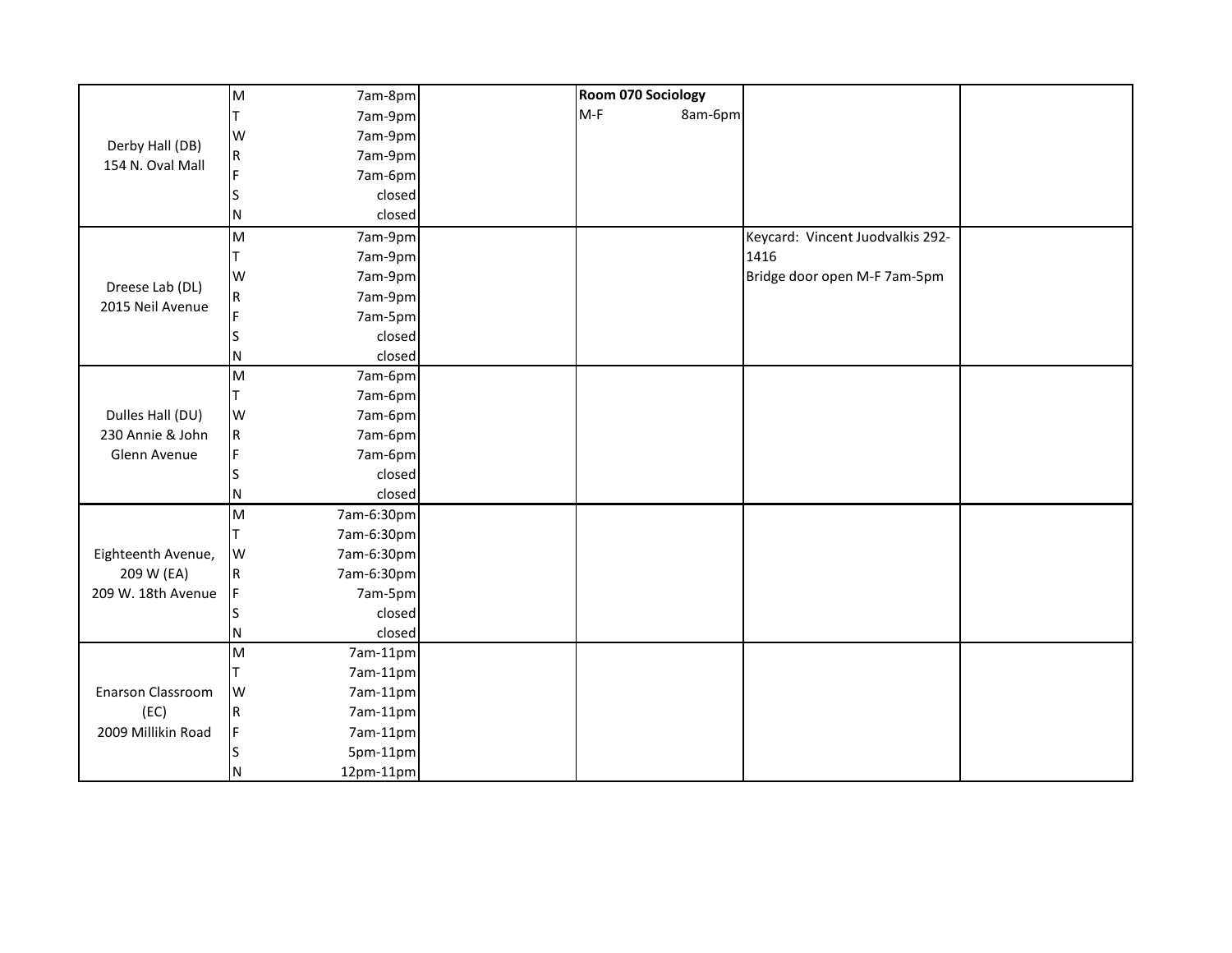|                     | M                       | 7am-6pm    |                                   |  |
|---------------------|-------------------------|------------|-----------------------------------|--|
|                     | T                       | 7am-8pm    |                                   |  |
| Evans Lab (EL)      | W                       | 7am-7pm    |                                   |  |
| 88 W. 18th Avenue   | R                       | 7am-8pm    |                                   |  |
|                     | F                       | 7am-6pm    |                                   |  |
|                     | lS.                     | closed     |                                   |  |
|                     | $\mathsf{N}$            | closed     |                                   |  |
|                     | M                       | 7am-7pm    |                                   |  |
|                     | T                       | 7am-7pm    |                                   |  |
| Fontana Lab (FL)    | W                       | 7am-7pm    |                                   |  |
| 140 W 19th Ave      | R                       | 7am-7pm    |                                   |  |
|                     | F                       | 7am-6pm    |                                   |  |
|                     | S                       | closed     |                                   |  |
|                     | ${\sf N}$               | closed     |                                   |  |
|                     | M                       | 7am-9pm    |                                   |  |
|                     | T                       | 7am-8:30pm |                                   |  |
| Hagerty Hall (HH)   | W                       | 7am-8:30pm |                                   |  |
| 1775 College Road   | R                       | 7am-8:30pm |                                   |  |
|                     | F                       | 7am-9pm    |                                   |  |
|                     | S                       | closed     |                                   |  |
|                     | ${\sf N}$               | closed     |                                   |  |
|                     | $\overline{\mathsf{M}}$ | 7am-7pm    | Please leave disability door open |  |
|                     | T                       | 7am-7pm    | until 6:00pm                      |  |
|                     | W                       | 7am-7pm    |                                   |  |
| Hayes Hall (HA)     | $\overline{\mathsf{R}}$ | 7am-7pm    |                                   |  |
| 108 N. Oval Mall    | F                       | 7am-6pm    |                                   |  |
|                     | S                       | closed     |                                   |  |
|                     | N                       | closed     |                                   |  |
|                     | M                       | 7am-11pm   | Emergency lab contacts:           |  |
|                     | T                       | 7am-11pm   | Doug Mills 459-1574               |  |
|                     | W                       | 7am-11pm   | Sam McCarter 905-1020             |  |
| Hitchcock Hall (HI) | R.                      | 7am-11pm   |                                   |  |
| 2070 Neil Avenue    | F                       | 7am-11pm   |                                   |  |
|                     | S                       | 7am-11pm   |                                   |  |
|                     | ${\sf N}$               | 7am-11pm   |                                   |  |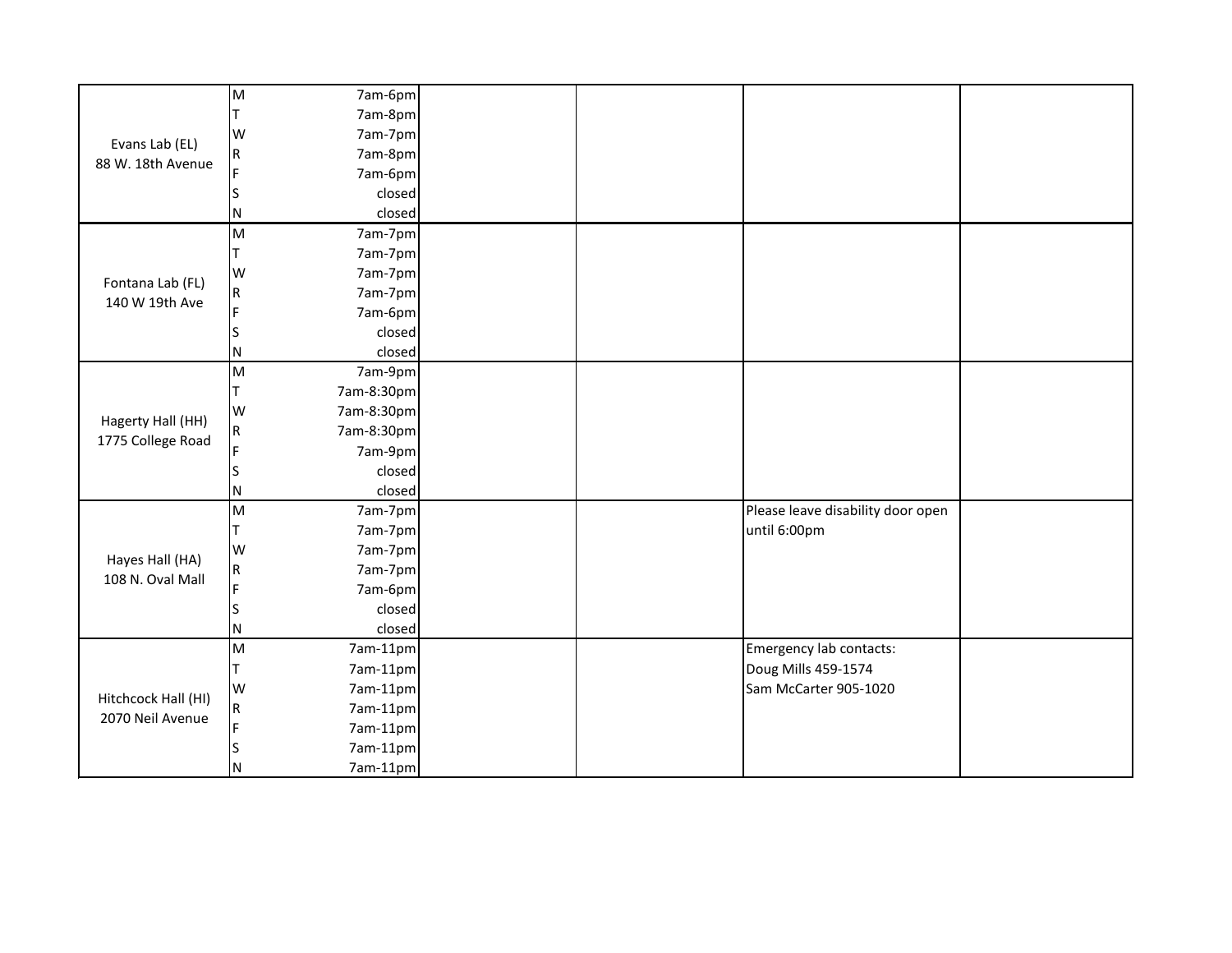|                                                 | M         | 7am-10pm                     |     |              |         |                    | ART students have swipe card                |  |
|-------------------------------------------------|-----------|------------------------------|-----|--------------|---------|--------------------|---------------------------------------------|--|
|                                                 |           | 7am-10pm                     |     |              |         |                    | access for courses outside of               |  |
|                                                 | W         | 7am-10pm                     |     |              |         |                    | building hours                              |  |
| Hopkins Hall (HC)                               | ${\sf R}$ | 7am-10pm                     |     |              |         |                    |                                             |  |
| 128 N. Oval Mall                                |           | 7am-6pm                      |     |              |         |                    |                                             |  |
|                                                 |           | closed                       |     |              |         |                    |                                             |  |
|                                                 | N         | closed                       |     |              |         |                    |                                             |  |
|                                                 | M         | 7am-11pm                     |     |              |         |                    |                                             |  |
|                                                 |           | 7am-11pm                     |     |              |         |                    |                                             |  |
|                                                 | W         | 7am-11pm                     |     |              |         |                    |                                             |  |
| Independence Hall (IH)<br>1923 Neil Avenue Mall |           | 7am-11pm                     |     |              |         |                    |                                             |  |
|                                                 |           | 7am-11pm                     |     |              |         |                    |                                             |  |
|                                                 |           | closed                       |     |              |         |                    |                                             |  |
|                                                 | N         | closed                       |     |              |         |                    |                                             |  |
|                                                 | M         | 7am-10:30pm                  |     |              |         |                    |                                             |  |
|                                                 |           | 7am-10:30pm                  |     |              |         |                    |                                             |  |
|                                                 | W         | 7am-10:30pm                  |     |              |         |                    |                                             |  |
| Jennings Hall (JE)<br>1735 Neil Avenue          | ${\sf R}$ | 7am-10:30pm                  |     |              |         |                    |                                             |  |
|                                                 |           | 7am-9:30pm                   |     |              |         |                    |                                             |  |
|                                                 |           | closed                       |     |              |         |                    |                                             |  |
|                                                 | N         | closed                       |     |              |         |                    |                                             |  |
|                                                 | M         | 7am-12am                     |     |              |         | <b>The Lantern</b> | Make sure basement door on                  |  |
|                                                 |           | 7am-8pm                      |     |              |         | M/W                | 8am-midnight north wall adjacent to JR039 & |  |
| Journalism Building                             | W         | 7am-12am                     |     |              |         | T/R/F              | 8am-4pm CL071 is locked when others are     |  |
| (JR)                                            | R         | 7am-9pm                      |     |              |         |                    | locked.                                     |  |
| 242 W. 18th Avenue                              |           | 7am-5pm                      |     |              |         |                    |                                             |  |
|                                                 |           | closed                       |     |              |         |                    |                                             |  |
|                                                 | N         | closed                       |     |              |         |                    |                                             |  |
|                                                 | M         | 7am-9pm Architecture Library |     |              |         |                    | Keycard: ETS                                |  |
| Knowlton Architecture                           |           | 7am-9pm M-R                  |     |              | 9am-7pm |                    |                                             |  |
| Building (KN)                                   | W         | 7am-9pm F                    |     |              | 9am-6pm |                    |                                             |  |
| 275 W. Woodruff                                 | R         | 7am-9pm S                    | and | $\mathsf{N}$ | closed  |                    |                                             |  |
| Avenue                                          |           | 7am-6pm                      |     |              |         |                    |                                             |  |
|                                                 |           | closed                       |     |              |         |                    |                                             |  |
|                                                 | N         | closed                       |     |              |         |                    |                                             |  |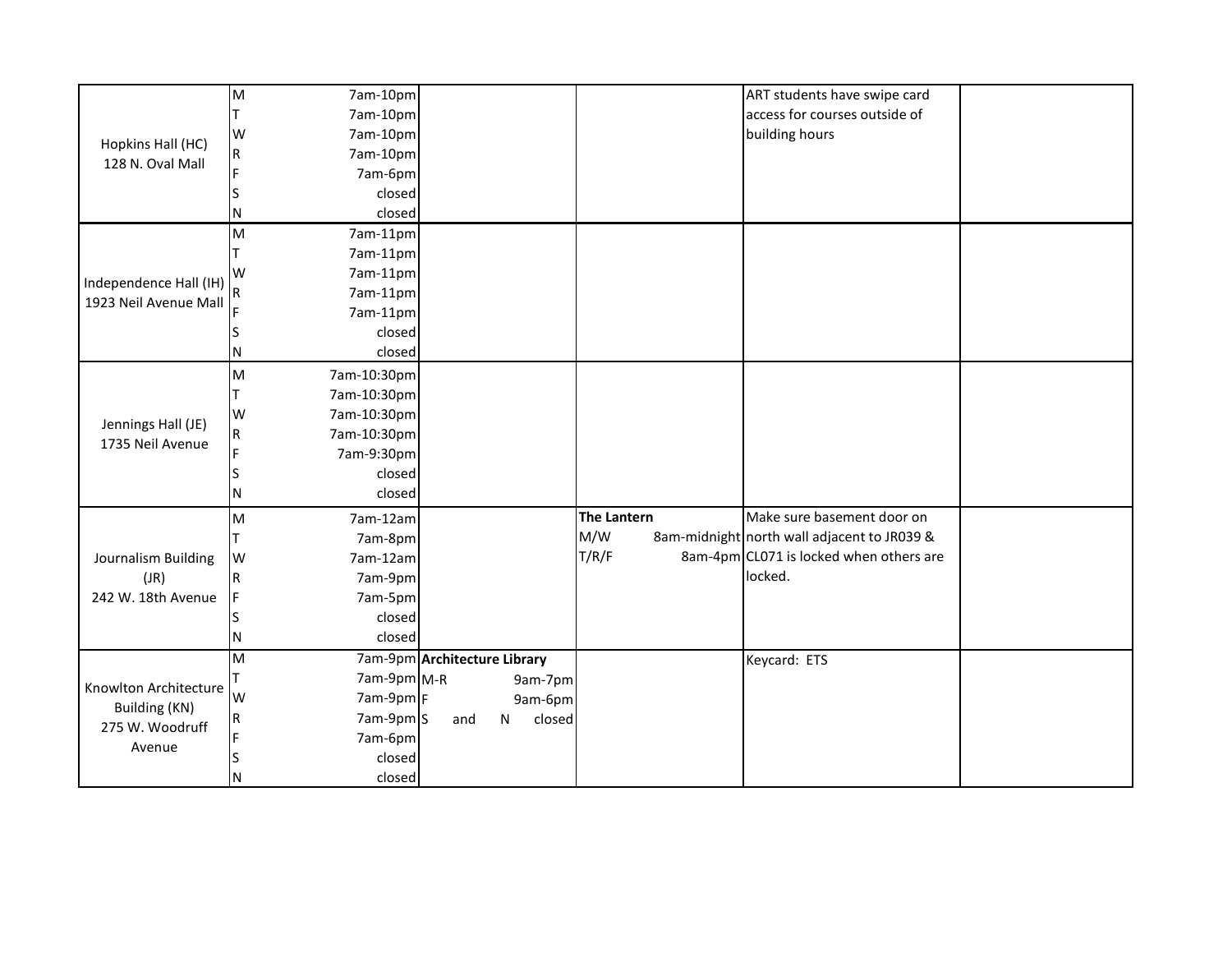|                       | M                       | 7am-8:30pm | Because of the lab equipment,     |
|-----------------------|-------------------------|------------|-----------------------------------|
|                       |                         | 7am-9pm    | the air conditioners must be left |
| Kottman Hall (KH)     | W                       | 7am-9pm    | on 24 hours, 7 days a week.       |
| 2021 Coffey Road      | $\overline{\mathsf{R}}$ | 7am-9pm    |                                   |
|                       | F                       | 7am-5pm    |                                   |
|                       | lS                      | closed     |                                   |
|                       | N                       | closed     |                                   |
|                       | M                       | 7am-11pm   | Keycard:                          |
|                       |                         | 7am-11pm   | Stephanie Pakes 292-8494          |
| Lazenby Hall (LZ)     | W                       | 7am-11pm   | Kevin McCarthy 292-6742           |
| 1827 Neil Avenue Mall | $\overline{\mathsf{R}}$ | 7am-11pm   |                                   |
|                       | F                       | 7am-11pm   |                                   |
|                       | lS                      | closed     |                                   |
|                       | N                       | closed     |                                   |
|                       | M                       | 7am-6pm    |                                   |
|                       |                         | 7am-6pm    |                                   |
| MacQuigg Lab (MQ)     | W                       | 7am-6pm    |                                   |
| 105 W. Woodruff       | R                       | 7am-6pm    |                                   |
| Avenue                | F                       | 7am-6pm    |                                   |
|                       |                         | closed     |                                   |
|                       | N                       | closed     |                                   |
|                       | M                       | 7am-8:30pm |                                   |
|                       |                         | 7am-8:30pm |                                   |
|                       | W                       | 7am-8:30pm |                                   |
| McPherson Lab (MP)    | $\overline{\mathsf{R}}$ | 7am-8:30pm |                                   |
| 140 W. 18th Avenue    | F                       | 7am-6pm    |                                   |
|                       | S                       | closed     |                                   |
|                       | N                       | closed     |                                   |
|                       | M                       | 7am-7:30pm |                                   |
|                       |                         | 7am-7:30pm |                                   |
|                       | W                       | 7am-7:30pm |                                   |
| Mendenhall Lab (ML)   | $\overline{\mathsf{R}}$ | 7am-7:30pm |                                   |
| 125 S. Oval Mall      | F                       | 7am-6pm    |                                   |
|                       |                         | closed     |                                   |
|                       |                         | closed     |                                   |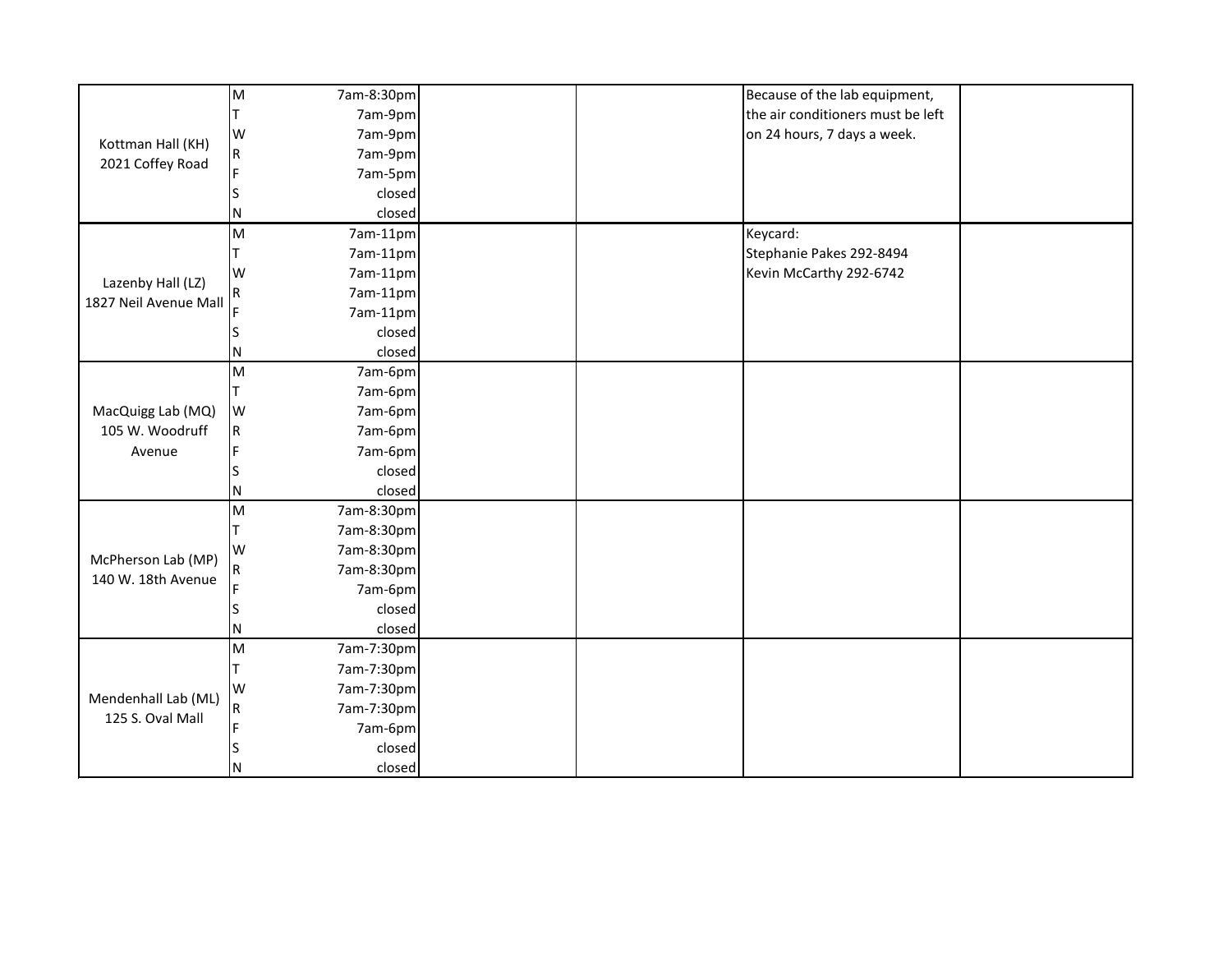|                             | M              | 7am-7:30pm  | Room 180 Geology Lib | Room 212, 213, 215, 220 | Leave AC fans on for lab rooms |  |
|-----------------------------|----------------|-------------|----------------------|-------------------------|--------------------------------|--|
|                             |                | 7am-7:30pm  |                      | $M-F$<br>8am-5pm        |                                |  |
|                             | W              | 7am-7:30pm  |                      |                         |                                |  |
| Orton Hall (OR)             | ${\sf R}$      | 7am-7:30pm  | $M-R$<br>9am-7pm     |                         |                                |  |
| 155 S. Oval Mall            |                | 7am-5pm     | 9am-4pm<br>F         |                         |                                |  |
|                             |                | closed      | 2pm-6pm<br>N         |                         |                                |  |
|                             | N              | 2pm-6:30pm  |                      |                         |                                |  |
|                             | M              | 7am-8:30pm  |                      |                         | Keycard:                       |  |
|                             |                | 7am-8:30pm  |                      |                         | Caleb Pulliam 292-9874         |  |
| Page Hall (PA)              | W              | 7am-8:30pm  |                      |                         |                                |  |
| 1810 College Road           | R              | 7am-8:30pm  |                      |                         |                                |  |
|                             |                | 7am-6pm     |                      |                         |                                |  |
|                             |                | closed      |                      |                         |                                |  |
|                             |                | closed      |                      |                         |                                |  |
|                             | M              | 7am-7pm     |                      |                         |                                |  |
|                             |                | 7am-6pm     |                      |                         |                                |  |
| Parks Hall (PK)             | W              | 7am-6pm     |                      |                         |                                |  |
| 500 W. 12th Avenue          | ${\sf R}$      | 7am-6pm     |                      |                         |                                |  |
|                             |                | 7am-6pm     |                      |                         |                                |  |
|                             |                | closed      |                      |                         |                                |  |
|                             | N              | closed      |                      |                         |                                |  |
|                             | M              | 5:30am-10pm |                      |                         |                                |  |
| Physical Activity and       | T              | 5:30am-10pm |                      |                         |                                |  |
| <b>Educational Services</b> | W              | 5:30am-10pm |                      |                         |                                |  |
| (PE)                        | $\overline{R}$ | 5:30am-10pm |                      |                         |                                |  |
| 305 Annie & John            | lF.            | 6am-8pm     |                      |                         |                                |  |
| Glenn Avenue                | S              | closed      |                      |                         |                                |  |
|                             | N              | closed      |                      |                         |                                |  |
|                             | M              | 7am-10pm    |                      |                         | Eatery open until 10pm         |  |
|                             |                | 7am-10pm    |                      |                         | weekdays, 3pm-10pm weekends    |  |
| Pomerene Hall (PO)          | W              | 7am-10pm    |                      |                         | (spring and autumn only)       |  |
| 1760 Neil Avenue            | $\mathsf R$    | 7am-10pm    |                      |                         |                                |  |
|                             |                | 7am-10pm    |                      |                         |                                |  |
|                             |                | 3pm-10pm    |                      |                         |                                |  |
|                             | 'N             | 3pm-10pm    |                      |                         |                                |  |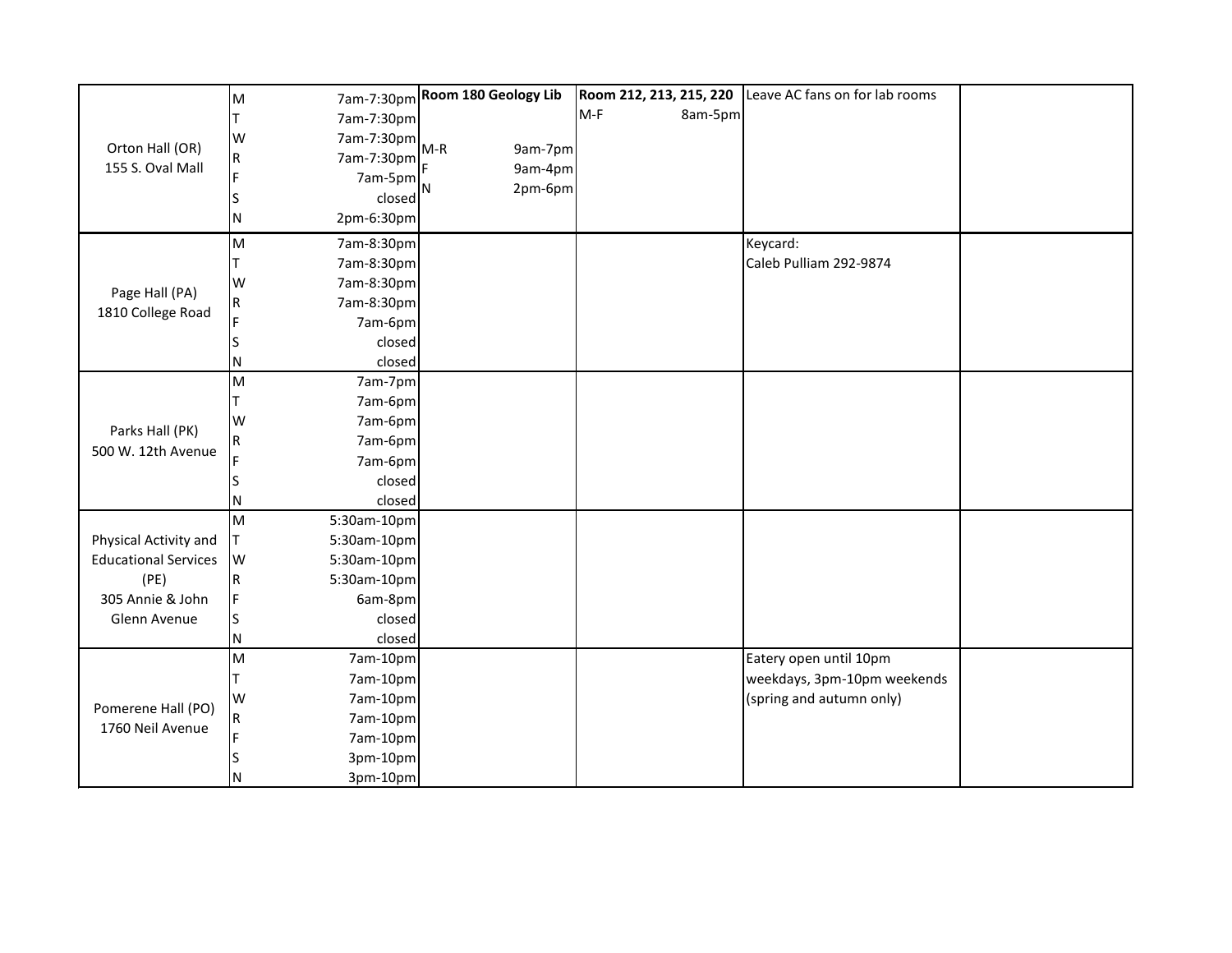|                            | M           | 7am-9pm    | Always open until at least Keycard: |                               |  |
|----------------------------|-------------|------------|-------------------------------------|-------------------------------|--|
|                            |             | 7am-9pm    | 6pm for the clinic                  | Stephanie Pakes 292-8494      |  |
| <b>Psychology Building</b> | W           | 7am-9pm    |                                     | Kevin McCarthy 292-6742       |  |
| (PS)                       | $\mathsf R$ | 7am-9pm    |                                     |                               |  |
| 1835 Neil Avenue           | F           | 7am-6pm    |                                     |                               |  |
|                            |             | closed     |                                     |                               |  |
|                            | N           | closed     |                                     |                               |  |
|                            | M           | 7am-9pm    |                                     |                               |  |
|                            |             | 7am-8pm    |                                     |                               |  |
| Ramseyer Hall (RA)         | W           | 7am-10pm   |                                     |                               |  |
| 29 W. Woodruff             | ${\sf R}$   | 7am-8pm    |                                     |                               |  |
| Avenue                     |             | 7am-5:30pm |                                     |                               |  |
|                            |             | closed     |                                     |                               |  |
|                            | N           | closed     |                                     |                               |  |
|                            | M           | 7am-9pm    |                                     | Keycard: Steve Moore 688-5587 |  |
|                            |             | 7am-9:30pm |                                     |                               |  |
| Schoenbaum Hall (SB)       | W           | 7am-9:30pm |                                     |                               |  |
| 210 Woodruff Avenue        |             | 7am-9:30pm |                                     |                               |  |
|                            |             | 7am-5:30pm |                                     |                               |  |
|                            |             | closed     |                                     |                               |  |
|                            | N           | closed     |                                     |                               |  |
|                            | M           | 7am-8pm    |                                     | Keycard: Kandice Horton.364   |  |
|                            |             | 7am-8pm    |                                     |                               |  |
| Scott Lab (SO)             | W           | 7am-9pm    |                                     |                               |  |
| 201 W. 19th Avenue         | ${\sf R}$   | 7am-8pm    |                                     |                               |  |
|                            |             | 7am-7pm    |                                     |                               |  |
|                            |             | closed     |                                     |                               |  |
|                            | N           | closed     |                                     |                               |  |
|                            | M           | 7am-10pm   |                                     |                               |  |
|                            |             | 7am-10pm   |                                     |                               |  |
| Smith Lab (SM)             | W           | 7am-10pm   |                                     |                               |  |
| 174 W. 18th Avenue         | ${\sf R}$   | 7am-10pm   |                                     |                               |  |
|                            |             | 7am-6:30pm |                                     |                               |  |
|                            |             | closed     |                                     |                               |  |
|                            | N           | closed     |                                     |                               |  |